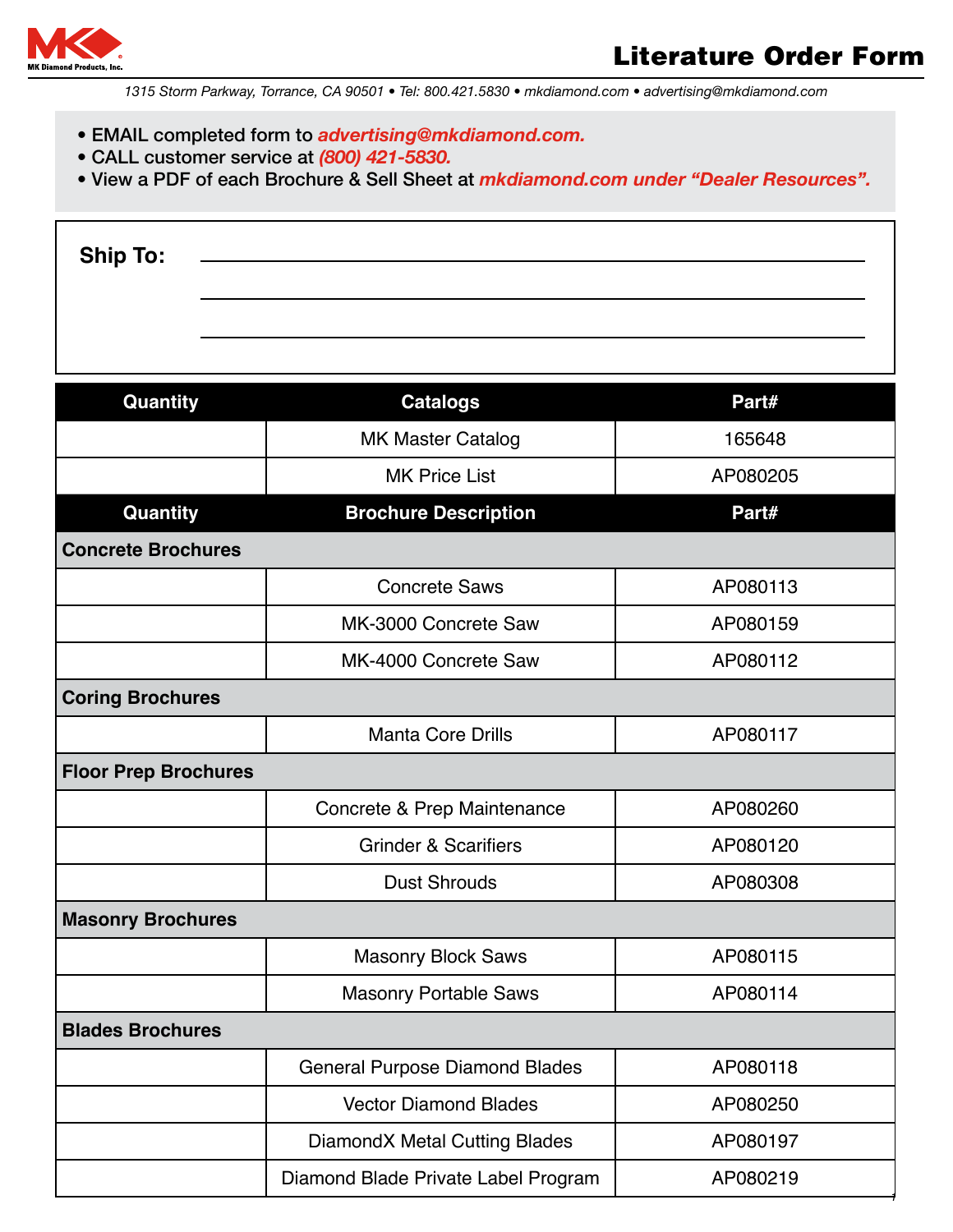

| Quantity                          | <b>Brochure Description</b>                 | Part#    |
|-----------------------------------|---------------------------------------------|----------|
| <b>Blades Brochures</b>           |                                             |          |
|                                   | <b>General Purpose Diamond Blades</b>       | AP080118 |
| <b>Tile &amp; Stone Brochures</b> |                                             |          |
|                                   | <b>Tile &amp; Stone Blades</b>              | AP080150 |
|                                   | <b>Tile Saws</b>                            | AP080122 |
| <b>Industrial Brochure</b>        |                                             |          |
|                                   | <b>Core Saws</b>                            | AP080287 |
| <b>Blades</b>                     |                                             |          |
|                                   | <b>Contractor &amp; Contractor Plus</b>     | AP080170 |
|                                   | <b>Contractor Series Merchandisers</b>      | AP080171 |
|                                   | <b>Contractor Plus Series Merchandisers</b> | AP080172 |
|                                   | <b>Contractor Tuck Point</b>                | AP080232 |
|                                   | <b>MK-304RCK Merchandisers</b>              | AP080188 |
|                                   | Tiger Tooth 304RCK & 404RCK                 | AP080189 |
|                                   | <b>Glass Blades</b>                         | AP080190 |
|                                   | <b>Early Entry Blades</b>                   | AP080230 |
|                                   | MK-225 Hot Dog                              | 158952   |
|                                   | MK-313 NorEaster                            | AP080243 |
|                                   | <b>MK-414PB</b>                             | AP080194 |
|                                   | <b>Refractory Blades</b>                    | AP080281 |
|                                   | <b>MK-699D</b>                              | AP080245 |
|                                   | <b>MK-762DMX</b>                            | AP080133 |
|                                   | MK-S5 Chop Saw Blade                        | AP080261 |
|                                   | <b>TPX40</b>                                | AP080193 |
|                                   | PlankKutter                                 | 160665   |
|                                   | Vector Plus Asphalt                         | AP080222 |
|                                   | Vector Segmented-Bulk Pack                  | AP080223 |
|                                   | <b>Vector Series</b>                        | AP080224 |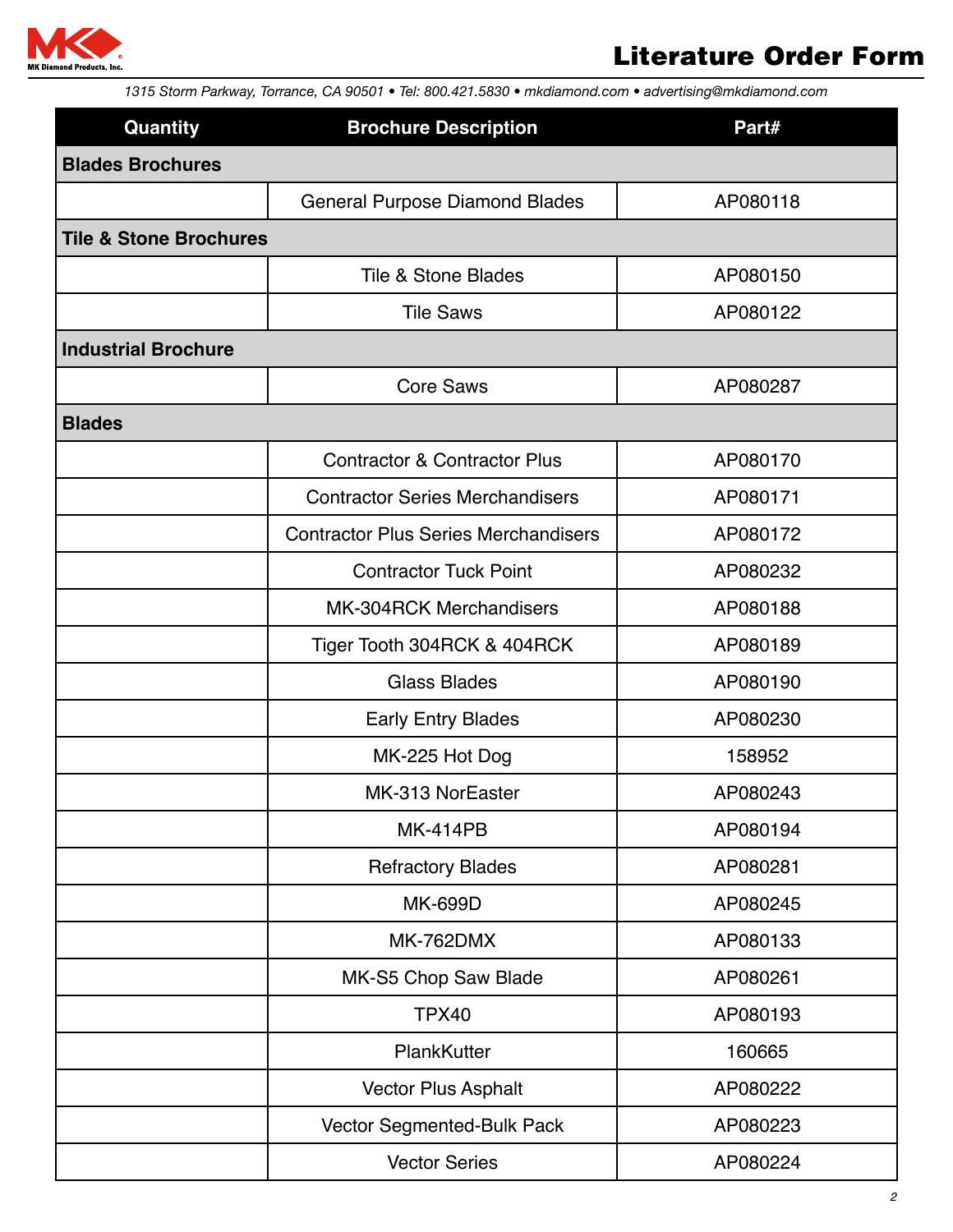

| Quantity                   | <b>Sell Sheets Description</b>        | Part#    |
|----------------------------|---------------------------------------|----------|
| <b>Blades</b>              |                                       |          |
|                            | <b>Vector Plus Series</b>             | AP080225 |
|                            | <b>TLX Blades Series</b>              | AP080273 |
| <b>Concrete Products</b>   |                                       |          |
|                            | CX-3 Series                           | 159705   |
|                            | MK-1600 Gas Series                    | 157512   |
|                            | <b>MK-1600 Electric Series</b>        | AP080161 |
|                            | MK-20 Series                          | 156996   |
|                            | MK-24 Series                          | AP080272 |
|                            | MK-3000 Gas Series                    | AP080144 |
|                            | MK-3000 Propane                       | AP080302 |
|                            | MK-3000B Electric                     | AP080162 |
|                            | MK-APC/W                              | AP080259 |
|                            | SRX-150 Early Entry Saw               | AP080282 |
|                            | SRX-2000 Early Entry Saw              | AP080289 |
| <b>Coring Products</b>     |                                       |          |
|                            | <b>Turbo Core Bits and Extensions</b> | AP080192 |
|                            | Manta III Core Drill Rigs             | AP080153 |
| <b>Floor Prep Products</b> |                                       |          |
|                            | 5" IXL Shroud                         | AP080257 |
|                            | 7" IXL Shroud                         | AP080125 |
|                            | VTS-50 Floor Scraper                  | AP080173 |
|                            | Sawtec Zec Wheels                     | AP080229 |
|                            | CC-100 Crack Chaser Saw               | AP080280 |
|                            | <b>CTS Demo Cart</b>                  | AP080288 |
|                            | <b>Scarifiers</b>                     | AP080134 |
|                            | SDG-101 Floor Grinder                 | AP080226 |
|                            | <b>SDG-7 Floor Grinder</b>            | AP080185 |